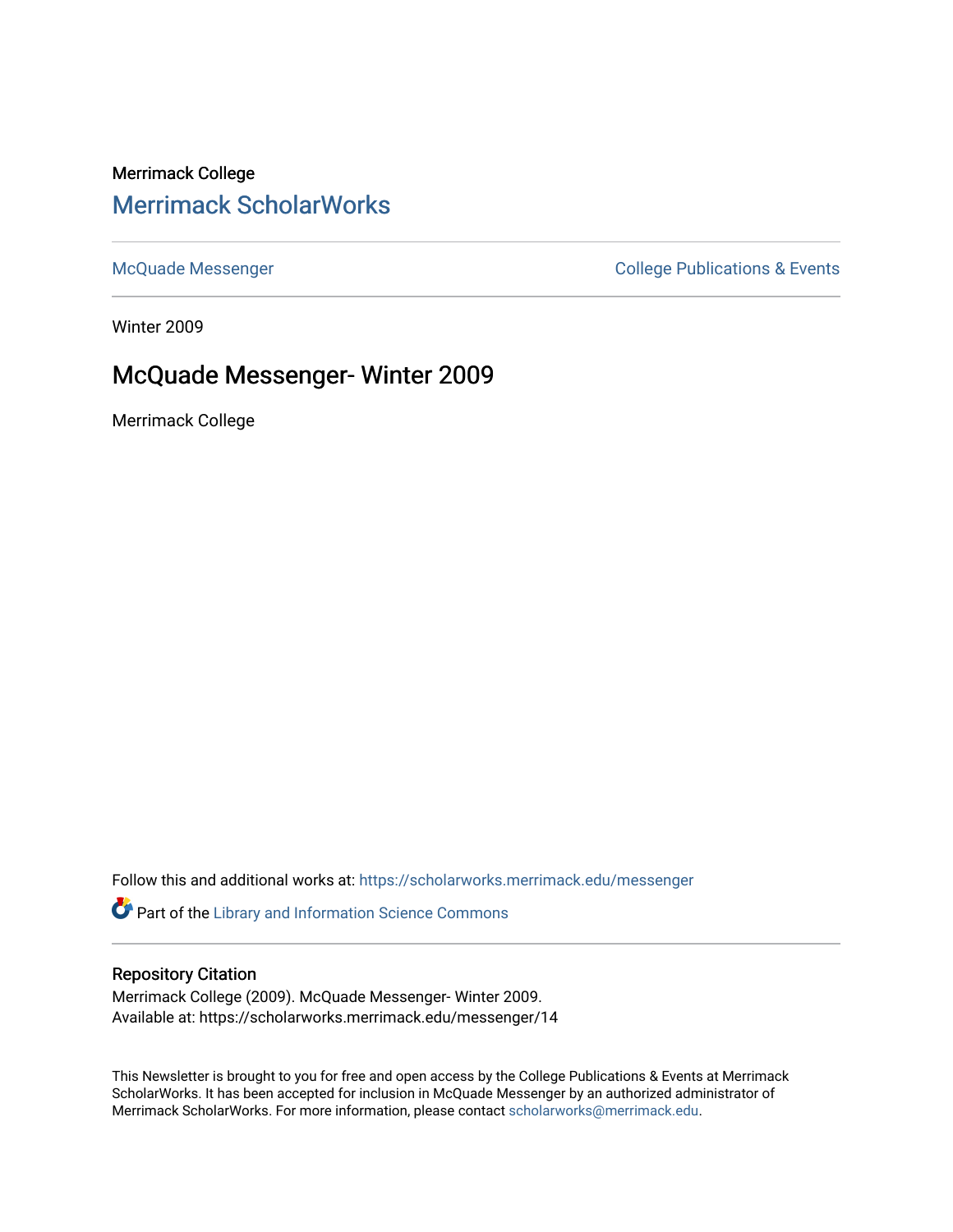

## **Another Successful Tolle Lege Reception!**



[Tolle Lege 2008 Authors List](http://www.noblenet.org/merrimack/booklists/2008tlauthors.htm) | [Tolle Lege Bibliography 2008](http://www.noblenet.org/merrimack/booklists/tl2008.htm)

Forty members of the Merrimack College Community were honored at the Sixth Annual Tolle Lege Reception in McQuade Library on Tuesday, February 3rd. This annual celebration recognizes and celebrates the research and scholarship of Merrimack faculty, administrators and alumni.

The program included presentations by Mathematics professor Dana Rowland, Management professor Jane Parent, Religious Studies Professor Mark Allman, Father Jim Wenzel, and Media Instructional Services Director Kevin Salemme.

All authors participated in a signing ceremony, and their publications were added to the library's Tolle Lege collection which resides in the Reference Room.

This event was sponsored by [McQuade Library](http://www.noblenet.org/merrimack/) and the [Center for Augustinian Study and Legacy](http://www.merrimack.edu/academics/CenterAugustinianStudyLegacy/Pages/default.aspx).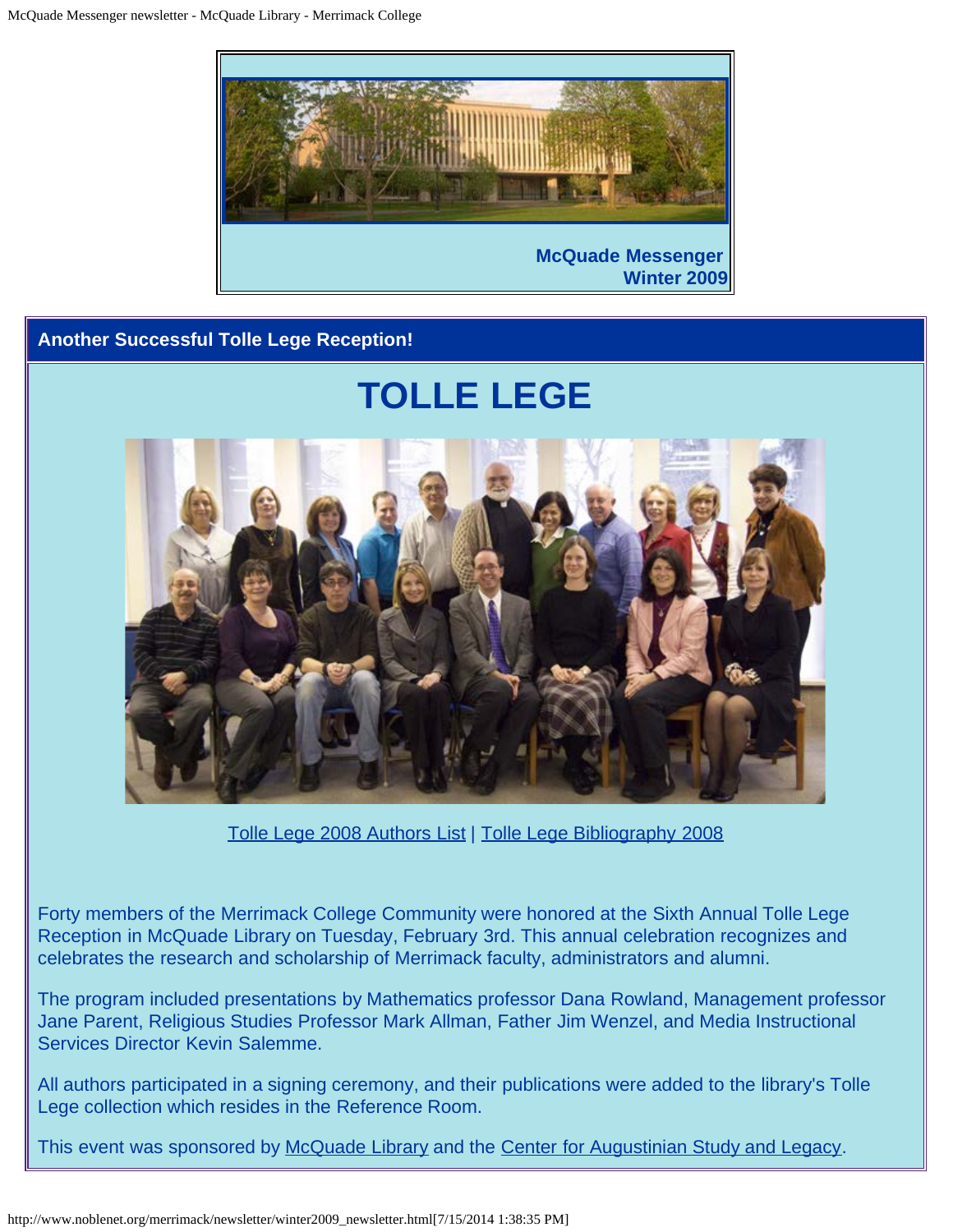

| <b>McQuade Library RECYCLES!</b>                                                                                                                                                                                                                                                     |                                                                       |  |  |
|--------------------------------------------------------------------------------------------------------------------------------------------------------------------------------------------------------------------------------------------------------------------------------------|-----------------------------------------------------------------------|--|--|
|                                                                                                                                                                                                                                                                                      | Merrimcsckrecycles<br>We're going green. Help us out, please recycle! |  |  |
|                                                                                                                                                                                                                                                                                      | <b>Campus Sustainability Initiative</b>                               |  |  |
|                                                                                                                                                                                                                                                                                      | There is a new addition to McQuade Library - RECYCLE BINS!            |  |  |
| Located on all 4 floors near the traditional black trash containers, the new recycle bins hold glass,<br>plastic, aluminum and metal containers.                                                                                                                                     |                                                                       |  |  |
| Follow the directions on the posters next to the bins. All recyclable materials can be placed in one<br>container.                                                                                                                                                                   |                                                                       |  |  |
| Paper is not allowed in this bin -- please continue to use the designated blue bins located throughout<br>the library to recycle your unwanted paper.                                                                                                                                |                                                                       |  |  |
| Student and staff volunteers empty the bins and place the recyclables in an on-campus trasfer bin.                                                                                                                                                                                   |                                                                       |  |  |
| Then, the materials are taken to the Institution Recycling Network (IRN) in Concord, New Hampshire.                                                                                                                                                                                  |                                                                       |  |  |
| These recycle bins are now found in many dorms and in many academic buildings.                                                                                                                                                                                                       |                                                                       |  |  |
| More information about Merrimack College's new, more comprehensive recycling program can be<br>found here.                                                                                                                                                                           |                                                                       |  |  |
| This is one of the many projects supported by the Campus Environmental Sustainability Initiative, a<br>group of students, staff, administrators, faculty and alumni who are striving to make Merrimack College<br>a more environmentally sustainable institution of higher learning. |                                                                       |  |  |
|                                                                                                                                                                                                                                                                                      |                                                                       |  |  |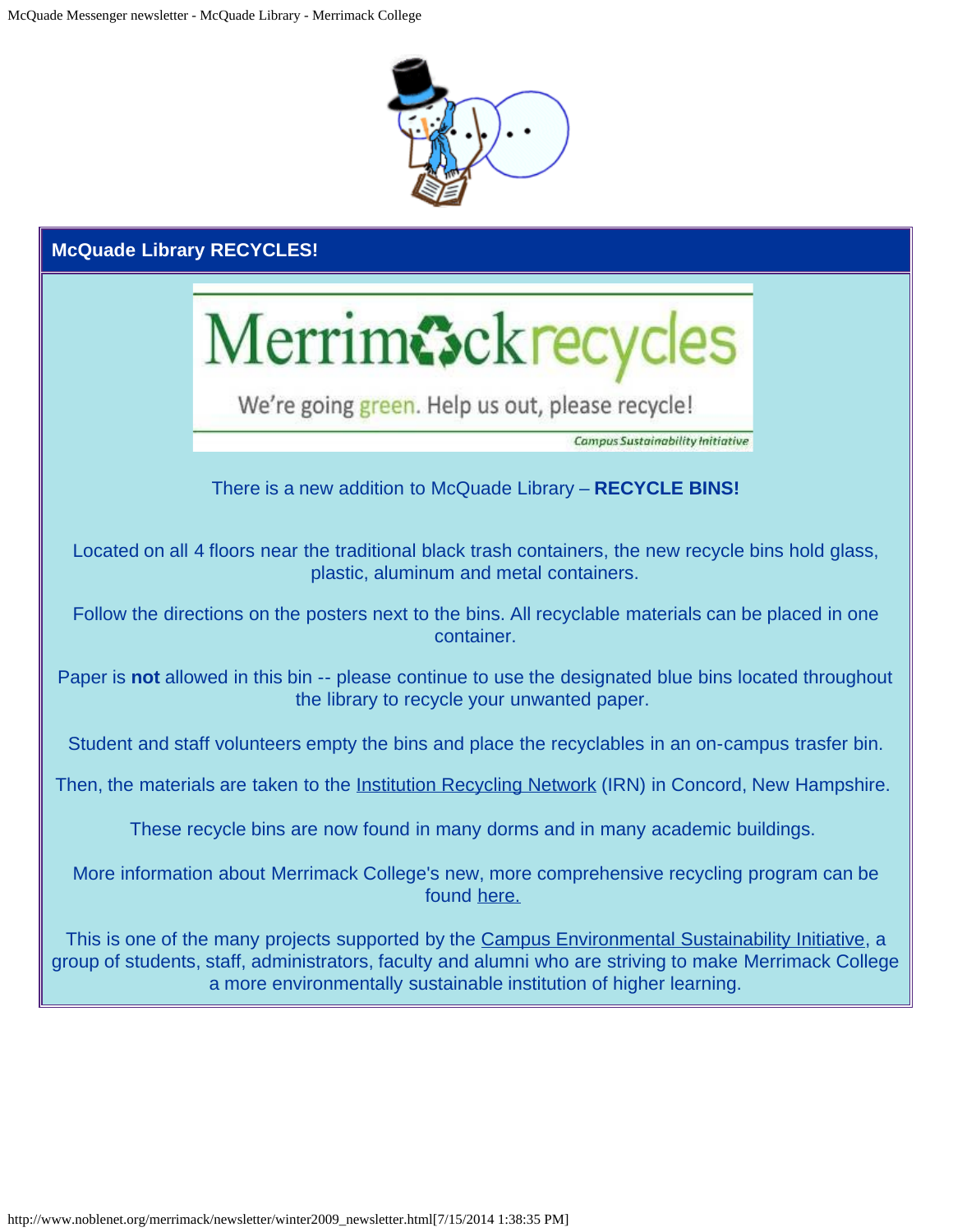



http://www.noblenet.org/merrimack/newsletter/winter2009\_newsletter.html[7/15/2014 1:38:35 PM]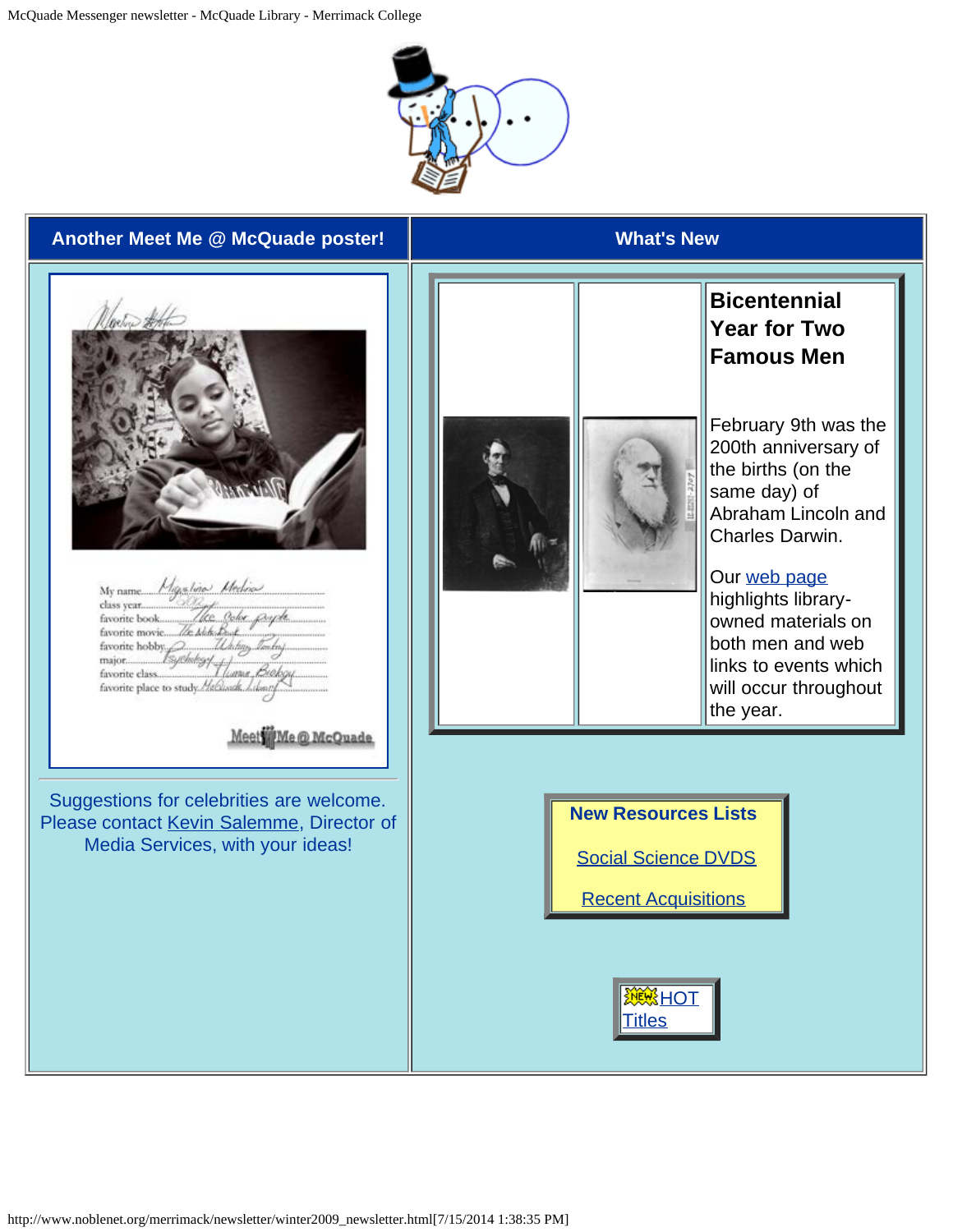

## **New Database**



## **Beyond the Written Word**

Are you working on a poster, presentation, or film? We know that assignments come in many forms. And even the traditional research paper can be improved with some visual interest. Take a look at our newest database: [AP Images](http://proxy3.noblenet.org/login?url=http://apimages.ap.org/unsecured/logip.aspx). Instead of journal articles and scholarly references, it contains photos, graphics, and sound clips from the Associated Press, all available for academic use in your paper or presentation.

So if you need a company logo for your management presentation, a graph of foreclosures across the US for an economics paper, an audio clip of Hilary Rodham Clinton for polical science, or even a random collection of things that are blue for your graphic design project, check out the [AP Images](http://proxy3.noblenet.org/login?url=http://apimages.ap.org/unsecured/logip.aspx) [database.](http://proxy3.noblenet.org/login?url=http://apimages.ap.org/unsecured/logip.aspx)

*Available to current Merrimack College students, faculty & staff ONLY.*



#### **Join our Student Library Advisory Committee!**

After several successful meetings last year, the Student Library Advisory Committee will be meeting again on **Tuesday February 24th** at **5:00pm** in the basement seminar room. As in the past, free pizza and refreshments will be served.

Topics scheduled for discussion include DVD selection, lighting, furniture, and graphic novels.